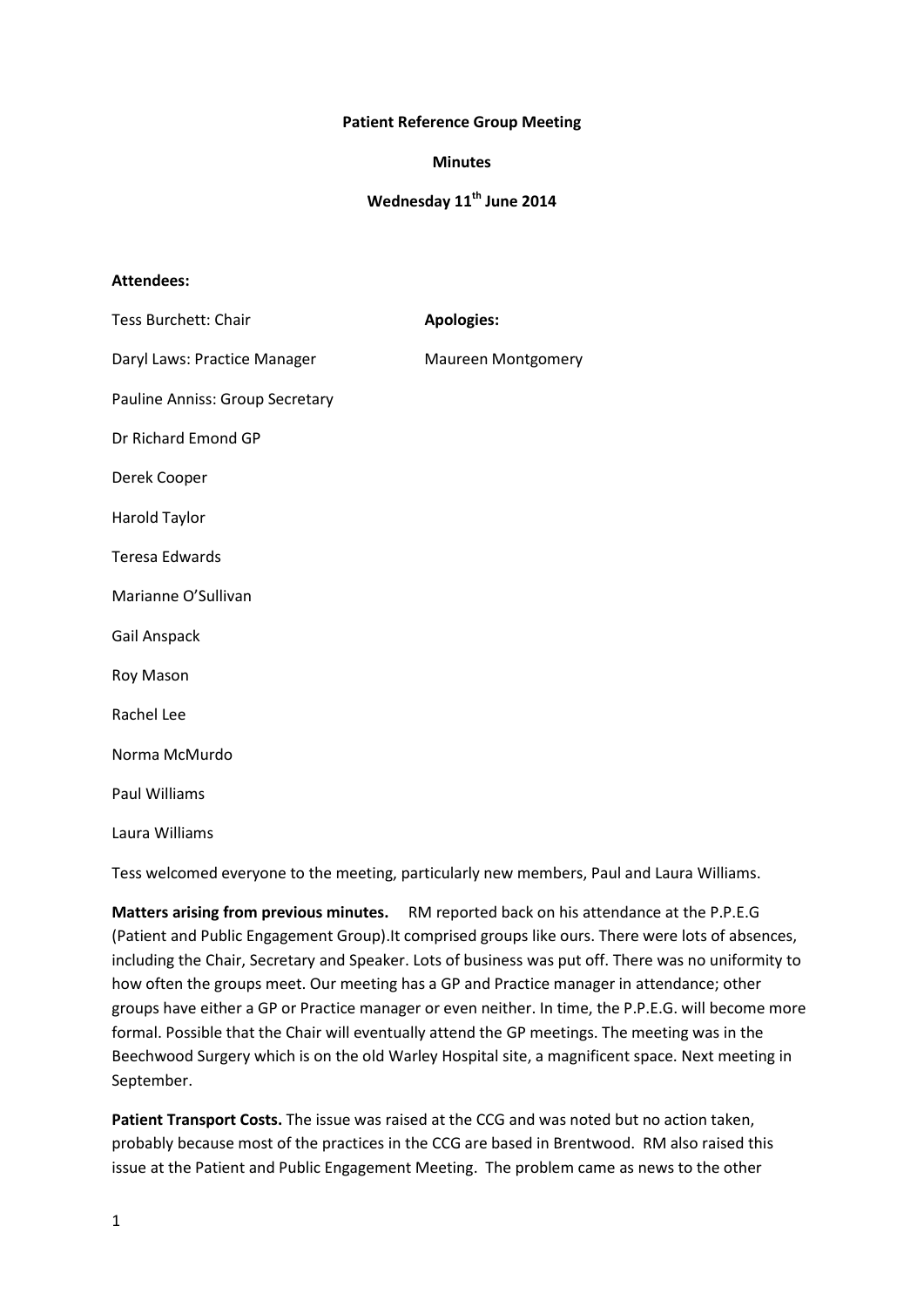groups and they have Brentwood Community Transport. DC said that patients wishing to use cab firms, at the special rate he had negotiated, would need to use a code when booking cabs. This would be discussed at the next meeting.

**Patient Reference Group Page on website:** Rachel's overview and the minutes of the last meeting have been downloaded on to the PRG page. DL has been in touch with Sarah Bains at Anglo European in the hope that pupils from Anglo might wish to come to PRG meetings. PW suggested that pupils studying subjects like healthcare might be particularly interested. MO said that all the churches had agreed to publicise but they had received no responses.

**Basildon and Brentwood CCG Update:** Dr E said that the GP Practice is being restructured to enable collaborative working with Pharmacists, optometrist and District Nurses so as to focus more on caring for patients to reduce urgent hospital care. We already have SPOR (Single Point of Reference). For example, the District Nurse, OT or Physio step in to stop hospital admission. We also have hubs, ours is Brentwood Hospital.

Dr E said in our Practice there will be a "frailty" team. There will be a named person in charge of each patients care. The team will try to plan ahead in order to prevent admission. There will be regular reviews of these patients. This will eat up time from appointments. The time available for appointments will be tighter.

There are a 110 "frailty" patients on our list. They have each got to have a face to face consultation by the end of September, including some home visits. There is more money in the Practice for this service but no extra time. Also, money was withdrawn for other services, so that there is no financial gain.

Dr E said that the CCG is working on a plan to incorporate these new proposals. It may even be possible to employ a locum doctor to work on the "frailty" programme.

Dr E explained that the current model of care is that the GP looks after the patient and refers to hospital for secondary care. For more serious problems it would be a tertiary centre, eg. a teaching hospital for heart transplant, etc.

It is envisaged that some services will be centralised. For example, 'Stop Smoking' at specific centres. There are also GP's with special interests, e.g. Doctor in Wickford for eyes and a Doctor in Billericay for skin problems. There are plans to use the Community Matron (a highly trained nurse) more in cases like diabetes and chronic bronchitis.

Brentwood Patients had twice the national average stay in hospital. This was partly because of the lack of discharge planning and not having care plans. Planning social care is important too. All of these plans will all happen slowly, it will evolve. The pressure is economic. Money will have to move from acute care to community care.

There is huge pressure on GP services as 46% of GP's are due to retire in the next 15 years. Essex has the lowest GP rate per capita in the country. Need to employ 143 full time GP's. A mystery shopper survey by NHS England Essex found that there is an average 2 week wait for a GP appointment. In